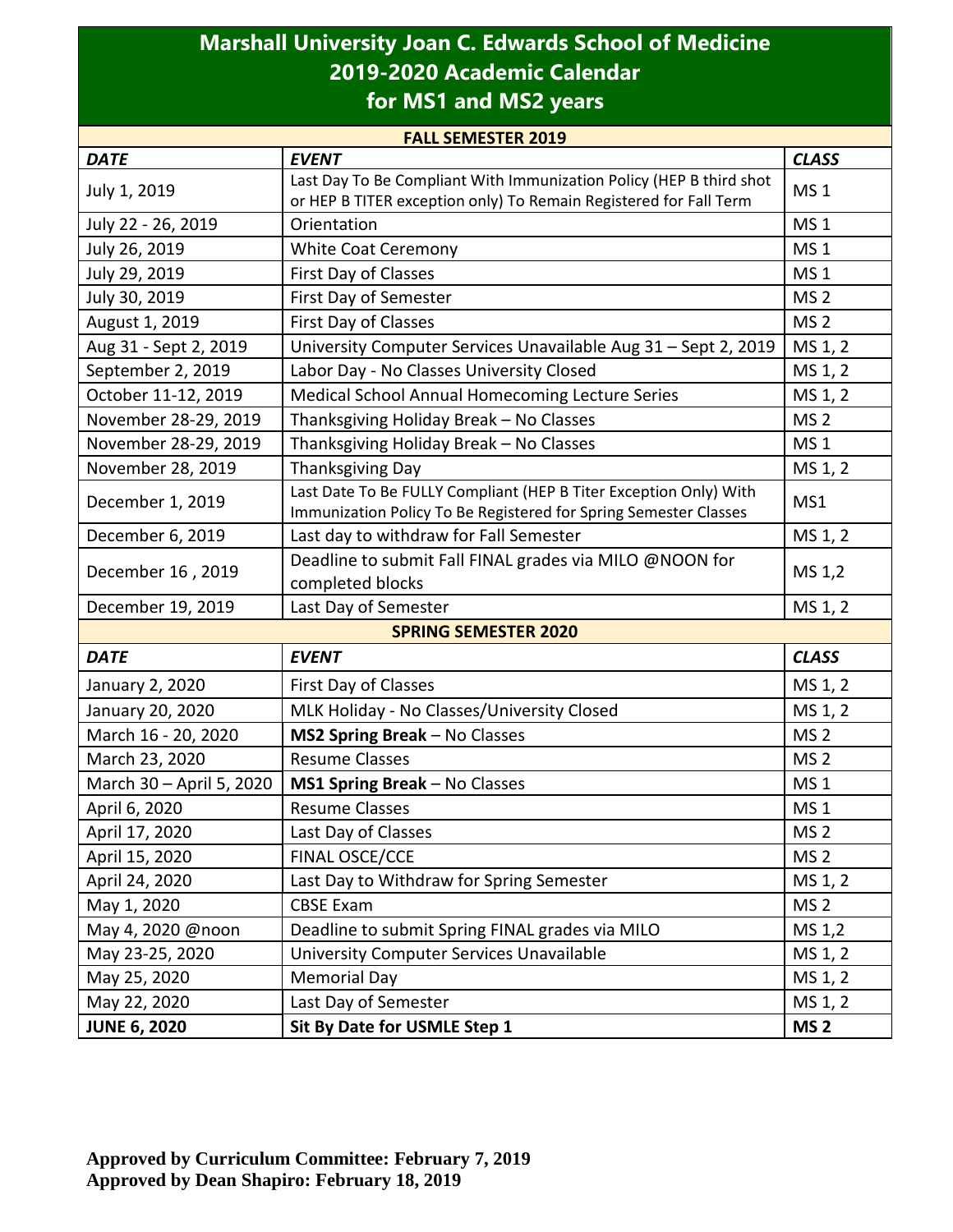| <b>Marshall University Joan C. Edwards School of Medicine</b><br>2019-2020 Academic Calendar<br>for MS 3 year |                                                      |                                                                                                                                                                                 |  |  |
|---------------------------------------------------------------------------------------------------------------|------------------------------------------------------|---------------------------------------------------------------------------------------------------------------------------------------------------------------------------------|--|--|
| <b>DATE</b>                                                                                                   | <b>EVENT</b>                                         | <b>CALENDAR NOTES</b>                                                                                                                                                           |  |  |
| <b>JUN 22-JUN 29, 2019</b>                                                                                    | <b>MS3 Clinical Orientation</b>                      | Schedule can be found online at:                                                                                                                                                |  |  |
| <b>ROTATION 1</b>                                                                                             | Block A: JUL $1 -$ JUL 27                            | JUL 4 - Offices/University Closed                                                                                                                                               |  |  |
| JUL 1 - AUG 23, 2019                                                                                          | Block B: JUL 28 - AUG 23                             | JUL 25-Risk Management Seminar                                                                                                                                                  |  |  |
| <b>ROTATION 2</b>                                                                                             | Block A: AUG 26 - SEPT 21                            | Aug 31 - Sept 2, 2019 University Computing<br>Services Unavailable                                                                                                              |  |  |
| AUG 26 - OCT 18, 2019                                                                                         | Block B: SEPT 22 - OCT 18                            | SEP 2 - Labor Day University Closed                                                                                                                                             |  |  |
|                                                                                                               |                                                      | OCT 11-12 - Homecoming Lecture Series                                                                                                                                           |  |  |
| <b>ROTATION 3</b>                                                                                             | Block A: OCT 21 - NOV 16                             | Thanksgiving Holiday 28 - 29, 2019                                                                                                                                              |  |  |
| OCT 21 - DEC 13, 2019                                                                                         | Block B: NOV 17 - DEC 13                             | 12:01 a.m. NOV 28 - 12:01 a.m. NOV 29, 2019                                                                                                                                     |  |  |
| <b>WINTER BREAK DEC 16, 2019 - JAN 1, 2020</b>                                                                |                                                      |                                                                                                                                                                                 |  |  |
| <b>UNIVERSITY CLOSED DEC 23, 2019 - JAN 1, 2020</b>                                                           |                                                      |                                                                                                                                                                                 |  |  |
| <b>ROTATION 4</b>                                                                                             | Block A: JAN $2 -$ JAN 25                            | Begin Scheduling for Step 2 CS and Step 2 CK                                                                                                                                    |  |  |
| JAN 2 - FEB 21, 2020                                                                                          | Block B: JAN 26 - FEB 21                             | <b>Rising MS4 Scheduling Meeting</b>                                                                                                                                            |  |  |
| <b>ROTATION 5</b>                                                                                             | Block A: FEB 24 - MAR 21                             | Marshall Health Sciences Research Day - TBD                                                                                                                                     |  |  |
| FEB 24 - APR 17, 2020                                                                                         | Block B: MAR 22 - APR 17                             |                                                                                                                                                                                 |  |  |
| APR 19 - APR 26, 2019 - SPRING BREAK                                                                          |                                                      |                                                                                                                                                                                 |  |  |
| <b>ROTATION 6</b><br>APR 27 - JUN 19, 2020                                                                    | Block A: APR 27 - MAY 23<br>Block B: MAY 24 - JUN 19 | University Computer Services Unavailable<br>MAY 23 - MAY 25, 2020<br>MEMORIAL DAY - MAY 25, 2020 - University<br><b>Offices Closed</b><br>Final CCE's Week of May 18 - 22, 2020 |  |  |